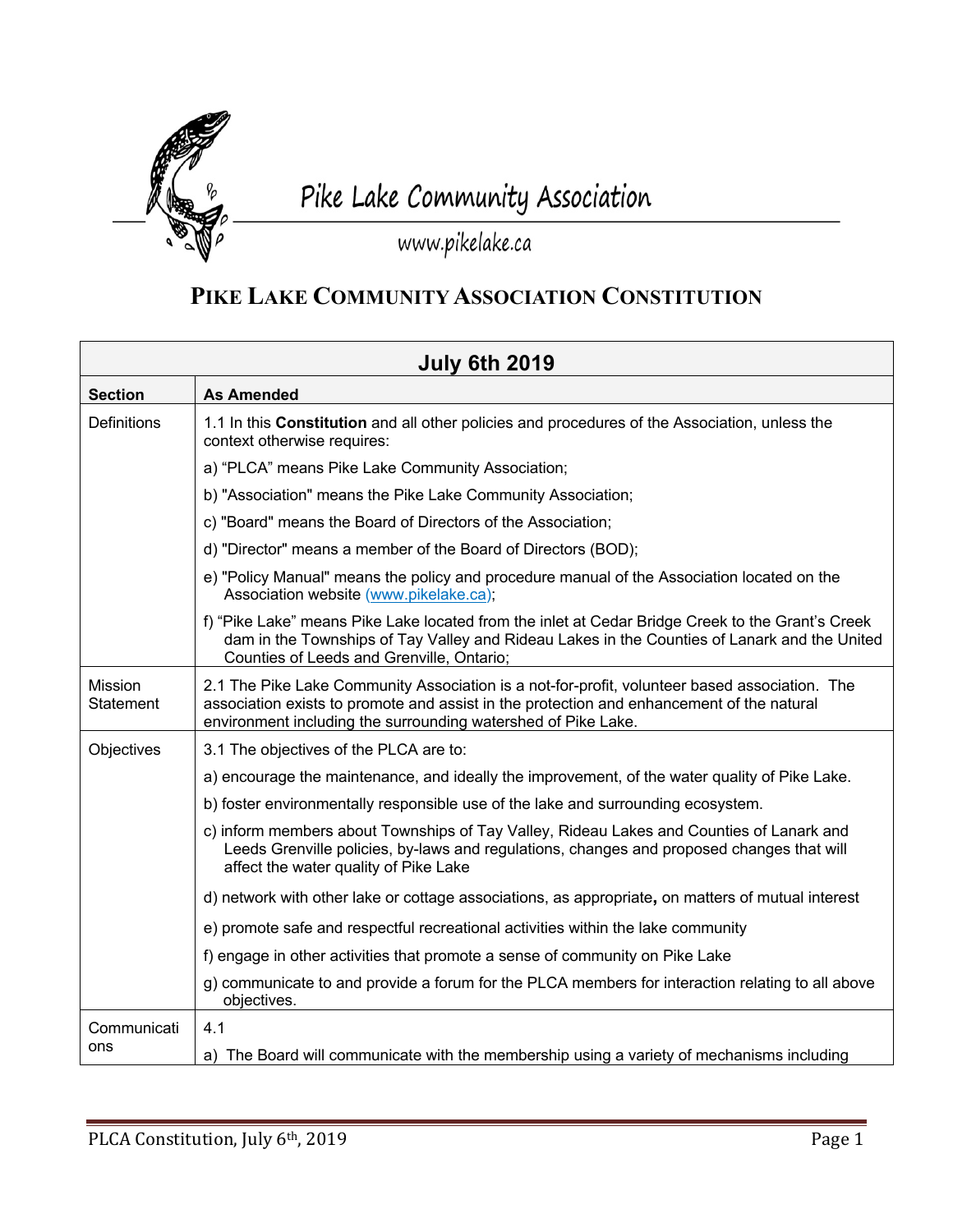|                        | email, the Association website (www.pikelake.ca) and the Pike Lake Post newsletter.                                                                                                                                                                                                                                                                                                                                                                                                                                           |
|------------------------|-------------------------------------------------------------------------------------------------------------------------------------------------------------------------------------------------------------------------------------------------------------------------------------------------------------------------------------------------------------------------------------------------------------------------------------------------------------------------------------------------------------------------------|
|                        | Communications to the membership will include notices of the Annual General Meeting and<br>Special Meetings and may include other items of general interest such as: notifications of lost<br>and found items on the lake; information received from the Rideau Valley Conservation<br>Authority, Township(s) or other Government agencies; and updates on various activities around<br>the community.                                                                                                                        |
|                        | PLEASE NOTE: It is the members' responsibility to notify the Association of any changes in<br>mailing or electronic address.                                                                                                                                                                                                                                                                                                                                                                                                  |
|                        | b) Members wishing to communicate with the Board will contact them through info@pikelake.ca<br>and the questions/comments will be forwarded to the correct Board member to action.                                                                                                                                                                                                                                                                                                                                            |
|                        | c) If the Association contacts the Townships to suggest an opinion to a By-law, official plan or<br>zoning change the process below must be followed:                                                                                                                                                                                                                                                                                                                                                                         |
|                        | The Association would have to demonstrate to Township Council that the lake community has<br>been consulted and that action is supported by a majority of the property owners.<br>(Township Council in the case of a By-Law would hold a Public Meeting as it does in all proposed<br>By-Laws, before passing it.)                                                                                                                                                                                                            |
|                        | The following information must be included in the correspondence:                                                                                                                                                                                                                                                                                                                                                                                                                                                             |
|                        | 1) the number of properties on the lake                                                                                                                                                                                                                                                                                                                                                                                                                                                                                       |
|                        | 2) the number of property owners who are members of the association                                                                                                                                                                                                                                                                                                                                                                                                                                                           |
|                        | 3) how property owners were informed about the proposed request for a By-Law                                                                                                                                                                                                                                                                                                                                                                                                                                                  |
|                        | 4) the process by which property owners could express their support for or have<br>disagreement with the proposed request                                                                                                                                                                                                                                                                                                                                                                                                     |
|                        | 5) how many property owners support the request                                                                                                                                                                                                                                                                                                                                                                                                                                                                               |
| <b>Minutes</b>         | 5.1 The minutes of meetings will be available to the members.                                                                                                                                                                                                                                                                                                                                                                                                                                                                 |
| Membership             | 6.1 Membership in the Association is limited to individuals who respect the mission and objectives<br>of the Association.                                                                                                                                                                                                                                                                                                                                                                                                     |
|                        | 6.2 A Voting Membership is limited to two individuals per property and the owner(s) must have<br>water frontage or deeded access to property from the inlet at Cedar Bridge Creek to the Grant's<br>Creek dam. Each membership carries with it the right to one vote at any Annual General or<br>Special meeting.                                                                                                                                                                                                             |
|                        | 6.3 Members are expected to adhere to a code of conduct that includes honesty, respect, and non-<br>discrimination.                                                                                                                                                                                                                                                                                                                                                                                                           |
| Meaning of<br>'Member' | 6.4 A Voting Member must qualify under sections 6.1; 6.2; as well as 6.3; and have all dues paid in<br>full prior to the start of the Annual General Meeting. A member must be eighteen (18) years of age<br>or older. Each membership carries with it the right to one vote at any Annual General or Special<br>Meeting as called by the Board.                                                                                                                                                                              |
|                        | 6.5 "Designate" – a Voting Member can assign their vote(s) to a designate who must be eighteen<br>(18) years of age or older and have all dues paid in full prior to the start of the Annual General<br>Meeting A designate can sit on a committee and/or hold a position on the Board. A designate will<br>be assigned and recorded on the membership form. This form will also be available on the<br>Association website (www.pikelake.ca). The designate will be time specific. The form can be<br>submitted as required. |
|                        | 6.6 An "Associate Member" is a person who has an interest in Pike Lake, holding a current paid up<br>association membership in the Association. An Associate Member receives all benefits of                                                                                                                                                                                                                                                                                                                                  |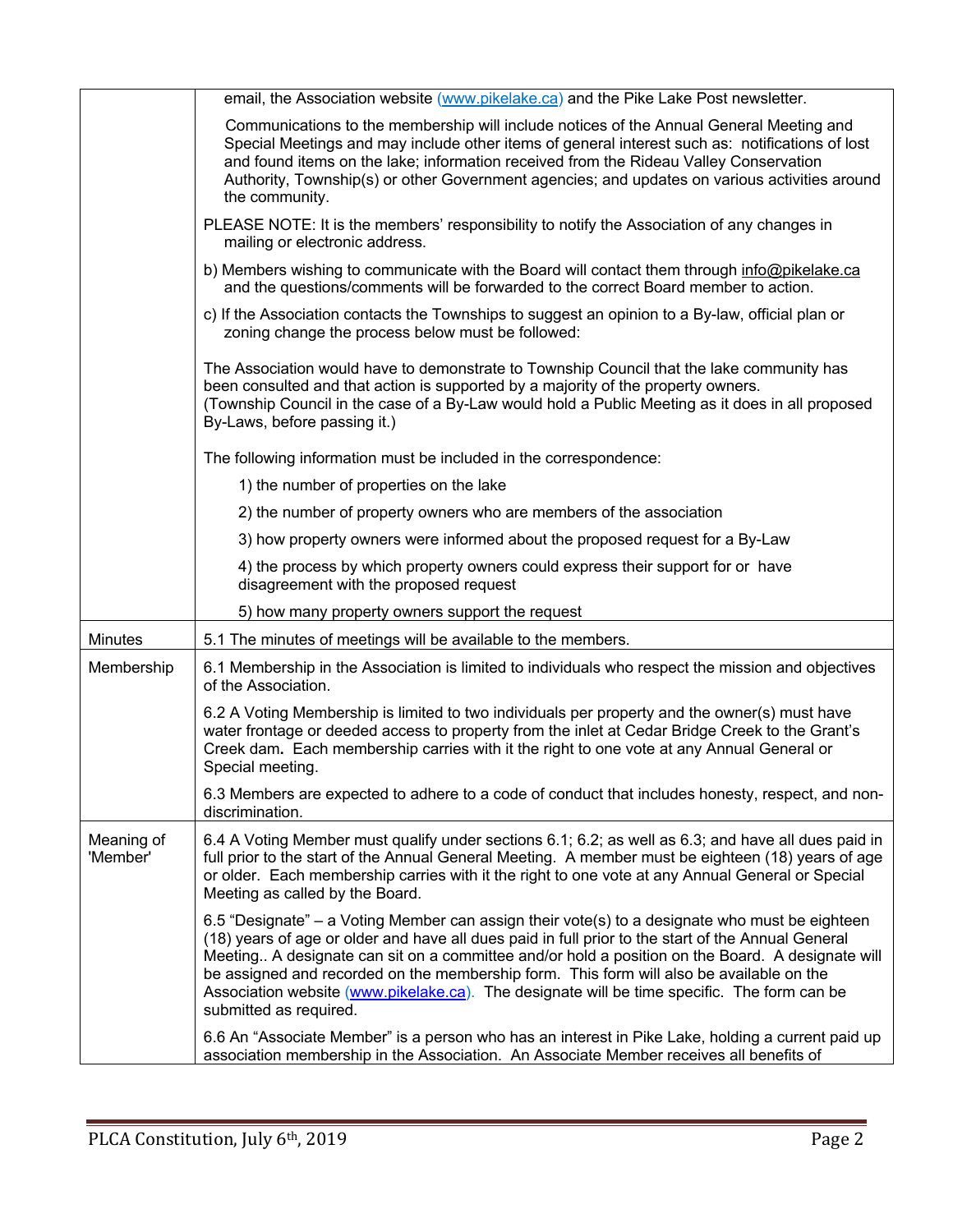|                                                       | membership except for recorded vote rights. An Associate Member can sit on a committee, but<br>cannot hold a Board position.                                                                                                                                                                                                                                                                                                                                                                                                                                                                                                                                                                                                                     |  |  |  |  |  |
|-------------------------------------------------------|--------------------------------------------------------------------------------------------------------------------------------------------------------------------------------------------------------------------------------------------------------------------------------------------------------------------------------------------------------------------------------------------------------------------------------------------------------------------------------------------------------------------------------------------------------------------------------------------------------------------------------------------------------------------------------------------------------------------------------------------------|--|--|--|--|--|
| Membership<br>Dues                                    | 6.7 The amount for the annual membership dues shall be brought forward by the Board for<br>approval by the voting members at an Annual General Meeting. The approved dues would take<br>effect the following membership year. Any classification of membership can be purchased at any<br>point throughout the year.                                                                                                                                                                                                                                                                                                                                                                                                                             |  |  |  |  |  |
| Failure to pay<br>Dues                                | 6.8 Members who do not renew their dues by the beginning of the Annual General Meeting will be<br>unable to vote at that or subsequent Special Meetings until they pay their dues.                                                                                                                                                                                                                                                                                                                                                                                                                                                                                                                                                               |  |  |  |  |  |
| Board of<br><b>Directors</b>                          | 7.1 The Board consists of up to eleven (11) Members, eighteen (18) years of age or older and in<br>good standing with the Association.                                                                                                                                                                                                                                                                                                                                                                                                                                                                                                                                                                                                           |  |  |  |  |  |
| Executive<br>Committee                                | 7.2 The Executive Committee Directors include the President, Vice-President, Secretary and<br>Treasurer.                                                                                                                                                                                                                                                                                                                                                                                                                                                                                                                                                                                                                                         |  |  |  |  |  |
| <b>Directors</b>                                      | 7.3 The remaining Directors are as follows: Membership Coordinator, Lake Steward,<br>Communications Coordinator, up to three (3) Directors at Large and the immediate Past President.                                                                                                                                                                                                                                                                                                                                                                                                                                                                                                                                                            |  |  |  |  |  |
| Election of<br><b>Directors</b>                       | 7.4 Every second year there will be a vote for President, Vice-President, Secretary, Treasurer and<br>a slate of Directors following the nomination and election process. The Board of Directors will<br>identify which Director will hold which of the Director positions at their first meeting following the<br>Annual General Meeting where the vote takes place. The full list will be published on the<br>Association website within two weeks following this meeting.                                                                                                                                                                                                                                                                     |  |  |  |  |  |
| Terms of<br>Office                                    | 7.5 Each term will last for two (2) years. If a President is re-elected for a second term of office, the<br>position of Past President is vacant. The position of Past President is for one year, however, at the<br>discretion of the Board of Directors, can be extended to two.                                                                                                                                                                                                                                                                                                                                                                                                                                                               |  |  |  |  |  |
| Unfilled or<br>Vacated<br><b>Director</b><br>Position | 7.6 Should a Board position not be filled through the election process or become vacant mid-term,<br>it may be filled through an appointment by the Board of Directors to sit as an Interim Director.<br>Interim Directors serve only until the next Annual General Meeting at which time they must<br>withdraw or stand for election.                                                                                                                                                                                                                                                                                                                                                                                                           |  |  |  |  |  |
| The Removal<br>of a Director                          | 7.7 A Director may be removed by a majority vote of the Board under either of the following<br>circumstances:<br>1. The Director has clearly violated the Code of Conduct.<br>2. The Director has missed three consecutive Board meetings<br>In all other cases the removal of a Director requires a motion, carried by a majority of Members, at<br>a Special Meeting or Annual General Meeting.                                                                                                                                                                                                                                                                                                                                                |  |  |  |  |  |
| Executive<br>Committee<br>Quorum                      | 7.8 A quorum of the Executive Committee consists of at least three (3) members.                                                                                                                                                                                                                                                                                                                                                                                                                                                                                                                                                                                                                                                                  |  |  |  |  |  |
| Board<br>Quorum                                       | 7.9 A quorum of the Board consists of over fifty percent (50%) of the Board members.                                                                                                                                                                                                                                                                                                                                                                                                                                                                                                                                                                                                                                                             |  |  |  |  |  |
| Remuneration                                          | 7.10 Directors serve without remuneration except for reimbursement of expenses in accordance<br>with section 14.4. No Director shall directly or indirectly receive any profit from their position.                                                                                                                                                                                                                                                                                                                                                                                                                                                                                                                                              |  |  |  |  |  |
| Nomination<br>Process                                 | 8.1 The Board of Directors shall appoint a chair of the Nominations Committee from the<br>Membership a minimum of six (6) months prior to the Annual General Meeting. The Chair will<br>select a committee. The role of the Nominations Committee is to get as many qualified candidates<br>as possible to run for board positions. They are to do this by ensuring the membership is aware of<br>the upcoming elections; encouraging Voting Members to run; and that all Members are aware of<br>the responsibilities of each Board role. It is the responsibility solely of the PLCA Voting Members<br>to determine any applicant's suitability for any specific Board position at the elections which<br>occur at the Annual General Meeting. |  |  |  |  |  |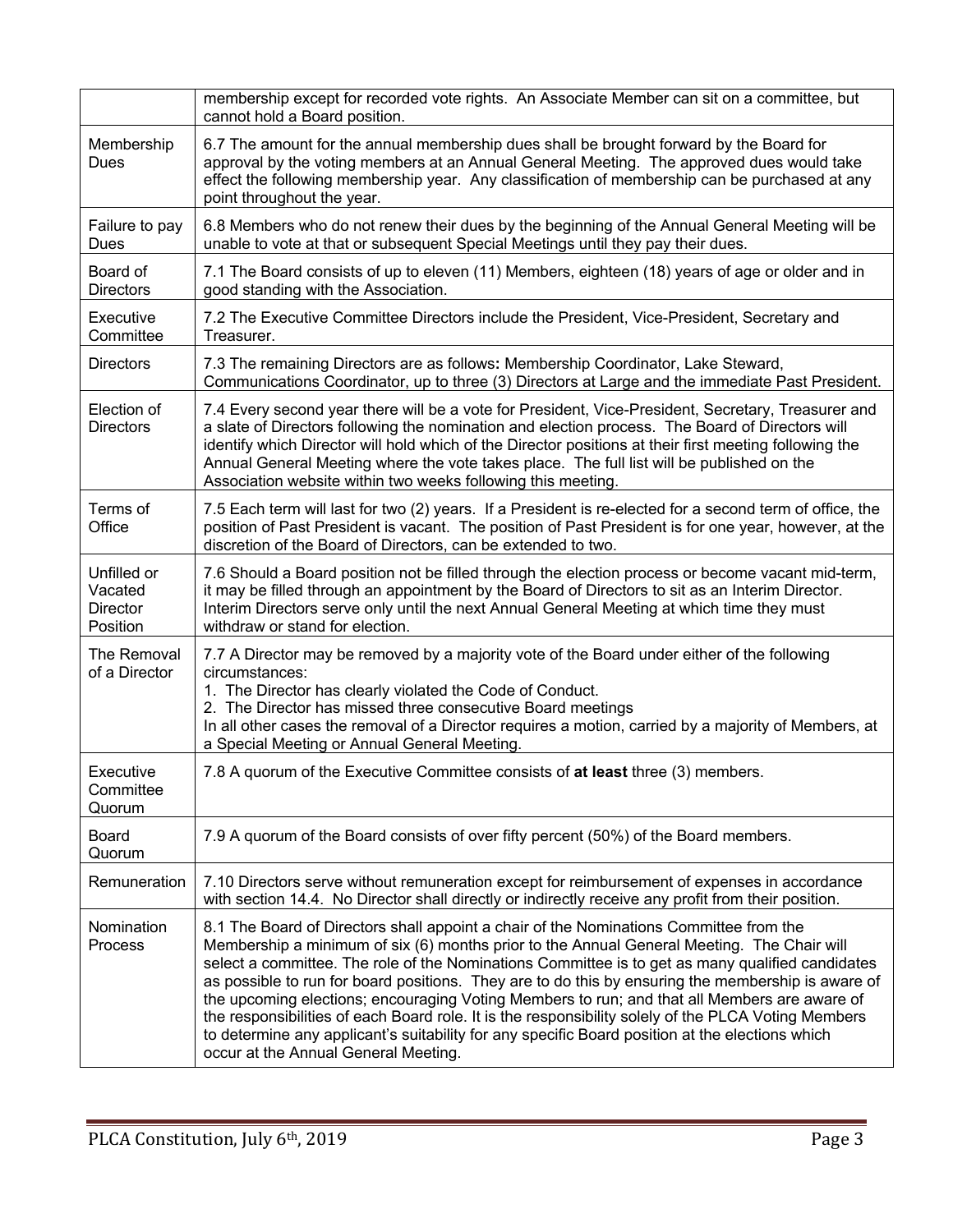| Call for<br>Nominations                     | 8.2 A call for nominations will be announced on www.pikelake.ca, via the email distribution a<br>minimum of two (2) months prior to the Annual Generation Meeting and later in the Pike Lake Post.                                                                                                                                                                                                                                                                                                                                                                                                                                                        |
|---------------------------------------------|-----------------------------------------------------------------------------------------------------------------------------------------------------------------------------------------------------------------------------------------------------------------------------------------------------------------------------------------------------------------------------------------------------------------------------------------------------------------------------------------------------------------------------------------------------------------------------------------------------------------------------------------------------------|
| Nominations                                 | 8.3 Each candidate must be nominated by two (2) Voting Members of the Association. All advance<br>nomination forms must be submitted to the nominations committee via email to<br>info@pikelake.ca.by the candidate. Advance nominations close a minimum of ten (10) days prior<br>to the Annual General Meeting.                                                                                                                                                                                                                                                                                                                                         |
| Introducing<br>the<br>Candidates            | 8.4 The Nominations Chair will submit the names of the nominees to the members on<br>www.pikelake.ca a minimum of seven (7) days prior to the Annual General Meeting. Candidates<br>will be given the opportunity to introduce themselves and present their reasons for running for a<br>position on the Board in a document to be posted on the Association's website. Nominations will<br>also be taken from the floor at the Annual General Meeting for all positions.                                                                                                                                                                                 |
| Election<br>Process                         | 9.1 The Nominations Committee Chair shall, at the time of the scheduled elections during the<br>Annual General Meeting be given the Chair of the meeting and shall act Chair pro term of the<br>meeting until the election has been completed.                                                                                                                                                                                                                                                                                                                                                                                                            |
| Call for<br>Additional<br>Candidates        | 9.2 The Nominations Committee Chair shall ask for nominations of qualified candidates from the<br>floor. A candidate must be nominated by any two (2) registered members of the Association.<br>Candidates nominated from the floor must introduce themselves and present their reasons for<br>running for a position on the Board.                                                                                                                                                                                                                                                                                                                       |
| Election<br>Required                        | 9.3 If an election is required, voting will be by secret ballot and the Nominations Committee Chair<br>shall call for 4 registered members from the floor to count votes. All voting members will register<br>prior to the commencement of the Annual General Meeting and will receive a ballot for voting. The<br>ballot will contain the names of candidates known prior to the annual General Meeting and each<br>voting member will write in the names of candidates nominated from the floor. Voting members<br>will check off the names they wish to vote for. The Nominations Committee Chair will announce<br>the names of the elected Directors. |
| Liability &<br><b>Director</b><br>Insurance | 10.1 The Association shall maintain Liability and Director insurance coverage to protect the<br>Association.                                                                                                                                                                                                                                                                                                                                                                                                                                                                                                                                              |
| Committees<br>of the Board                  | 11.1 Members of the Association are encouraged to join Committees that assist with the work of<br>the Association. Committees shall report to the Board prior to Board Meetings and prior to the<br>Annual General Meeting as appropriate.                                                                                                                                                                                                                                                                                                                                                                                                                |
| <b>Fiscal Year</b>                          | 12.1 The fiscal year for the Association will be January 1st to December 31st.                                                                                                                                                                                                                                                                                                                                                                                                                                                                                                                                                                            |
| Annual<br>General<br>Meeting                | 13.1 An Annual General Meeting of the Association will take place either in June or July at the<br>discretion of the existing Board. There must be a minimum of 4 weeks' notice prior to the Annual<br>General Meeting. Motions brought forward in advance of the AGM or any Special Meeting will be<br>voted on by ballot. The ballots will be counted by a registered member who is in good standing and<br>not on the Board of Directors or any existing committee.                                                                                                                                                                                    |
| Quorum                                      | 13.2 A quorum for the Annual General and any Special Meetings will be twenty percent (20%) of<br>the voting members for the current fiscal year.                                                                                                                                                                                                                                                                                                                                                                                                                                                                                                          |
| Voting                                      | 13.3 Each Member is entitled to one vote. In the event a Member's eligibility to vote is questioned<br>the Membership Director shall be called upon to verify their membership is in good standing.                                                                                                                                                                                                                                                                                                                                                                                                                                                       |
| Carrying<br><b>Motions</b>                  | 13.4 Motions are carried at an annual General Meeting or Special Meeting by a vote of fifty one<br>percent (51%) of the Members present. In case of an equality of votes, a motion is defeated.                                                                                                                                                                                                                                                                                                                                                                                                                                                           |
| Constitution<br>Amendments                  | 13.5 The Constitution may be repealed or amended on the recommendation of the Board and<br>approved by at least two-thirds of Members in attendance at an Annual General Meeting where a<br>quorum is present. All changes approved will go into effect the day following the Annual General<br>Meeting unless otherwise stated.                                                                                                                                                                                                                                                                                                                          |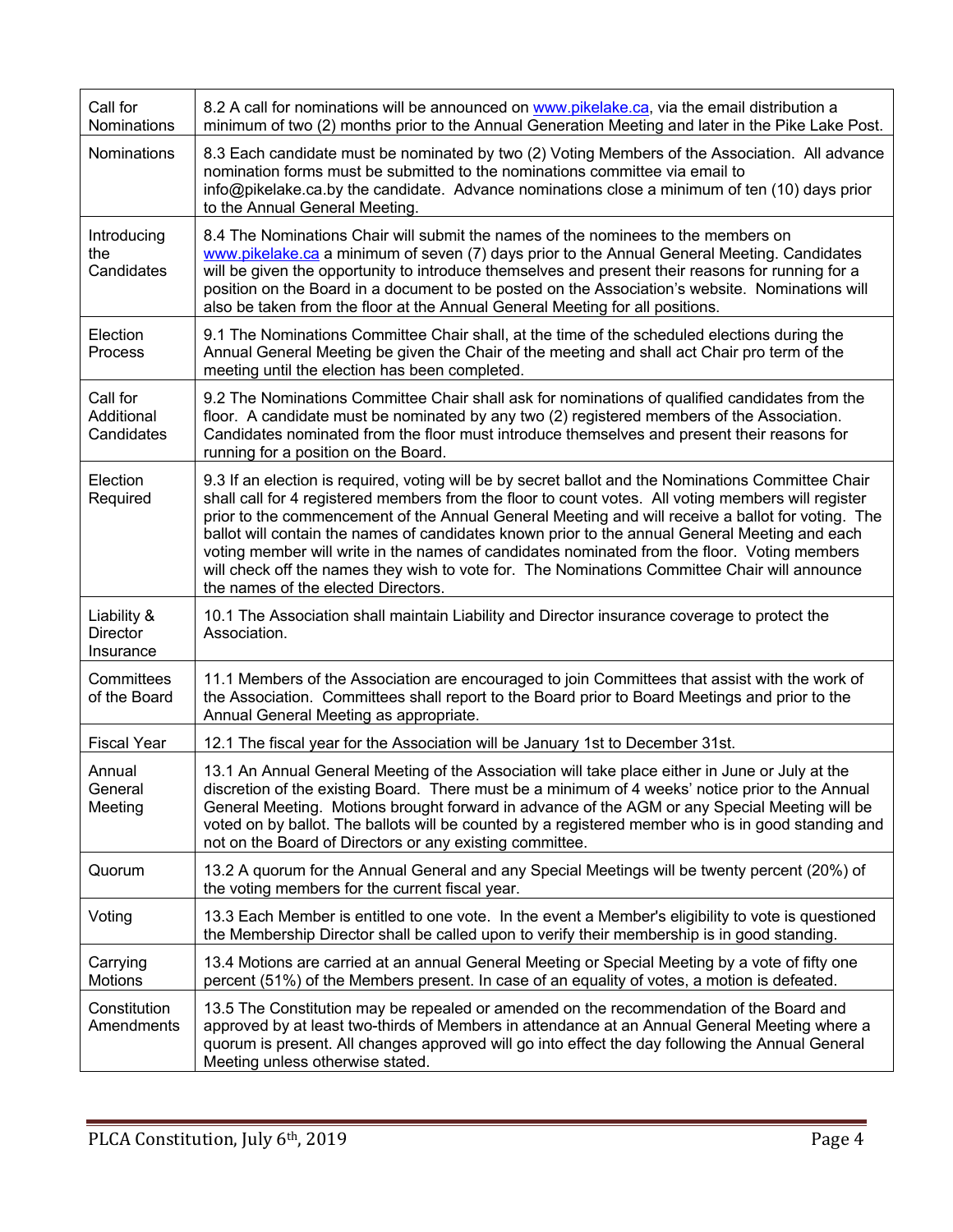| Policy<br>Amendment                                | 13.6 Policies may be amended by the Board, but any amendments recommended by the Board<br>must be approved by a fifty one percent (51%) vote of Members in attendance at an Annual<br>General Meeting. All changes approved will go into effect the day following the Annual General<br>Meeting unless otherwise stated.                                                                  |
|----------------------------------------------------|-------------------------------------------------------------------------------------------------------------------------------------------------------------------------------------------------------------------------------------------------------------------------------------------------------------------------------------------------------------------------------------------|
| Tabling<br>Motions                                 | 13.7 Members wishing to table a motion at the Annual General Meeting that requires an<br>expenditure of Association funds greater than \$100 must submit their motion in writing to the<br>Secretary thirty days prior to the Annual General Meeting.                                                                                                                                     |
| Financial<br>Review                                | 13.8 At each Annual General Meeting Members shall appoint a financial review committee to be<br>chaired by the Vice President to review the accounts of the Association, including the annual<br>financial statements to be reported at the next Annual General Meeting.                                                                                                                  |
| Special<br>Meetings                                | 13.9 The President may call a Special Meeting of the Association as necessary to conduct<br>business of the Association. There must be four (4) weeks' notice of a Special Meeting                                                                                                                                                                                                        |
| Membership<br>Call for<br>Special<br>Meeting       | 13.10 The President, on receiving a written request signed by at least ten percent (10%) of<br>members, shall call a Special Meeting of Association Members within thirty (30) days of receiving<br>the request.                                                                                                                                                                          |
| <b>Board</b><br>Meetings                           | 13.11 The Board will meet at least three (3) times per each year, as called by the President. The<br>President will call a Board meeting if thirty percent (30%) of Board Members request a meeting.                                                                                                                                                                                      |
| Committee<br>Meetings                              | 13.12 Committee meetings dates and locations will be determined by the Chair of those<br>Committees.                                                                                                                                                                                                                                                                                      |
| Spending<br>Authority                              | 14.1 All cheques or bank withdrawals require two signatures by members of the Executive<br>Committee. The three signatures registered on the account are to be recorded at the first Board<br>meeting following the Annual General Meeting.                                                                                                                                               |
| Compliance<br>with Budget                          | 14.2 Association expenditures shall comply with the budget as approved at the Annual General<br>Meeting.                                                                                                                                                                                                                                                                                  |
| Access to<br>Financial<br>Reports                  | 14.3 Financial records of the Association shall be made available to any Member on a written<br>request to the President.                                                                                                                                                                                                                                                                 |
| <b>Expenses</b>                                    | 14.4 Members conducting business on behalf of the Association who incur personal expenses on<br>behalf of the Association may be reimbursed on presentation of receipts and a completed expense<br>claim form to the Treasurer. Expenditures will only be made for purposes approved by the Board.                                                                                        |
| Amending<br>Procedure                              | 15.1 Any proposed revision of the Constitution once it has been approved by the Board, shall be<br>posted on www.pikelake.ca, submitted to members in writing via email, and later in the Pike Lake<br>Post under the heading of "Proposed Changes to the Constitution" at least four (4) weeks prior to<br>the next Annual General Meeting.                                              |
| Adoption of<br>Constitutional<br>Change            | 15.2 Adoption of the Constitution will require a two thirds majority vote of the votes cast at the<br>meeting. The revised Constitution goes into effect immediately following the Annual General<br>Meeting.                                                                                                                                                                             |
| Access to<br>Constitution                          | 15.3 The current Constitution and Policy Manual shall be accessible, under their own heading on<br>the PLCA website.                                                                                                                                                                                                                                                                      |
| Code of<br>Conduct of<br>Directors of<br>the Board | 16.1 A Director will at all times conduct themselves in a manner that:<br>supports the objectives of the Association<br>a)<br>serves the overall best interest of the Association<br>b)<br>subordinates his/her personal interests and those of any particular constituency, to the best<br>C)<br>interest of the Association<br>brings credibility and goodwill to the Association<br>d) |